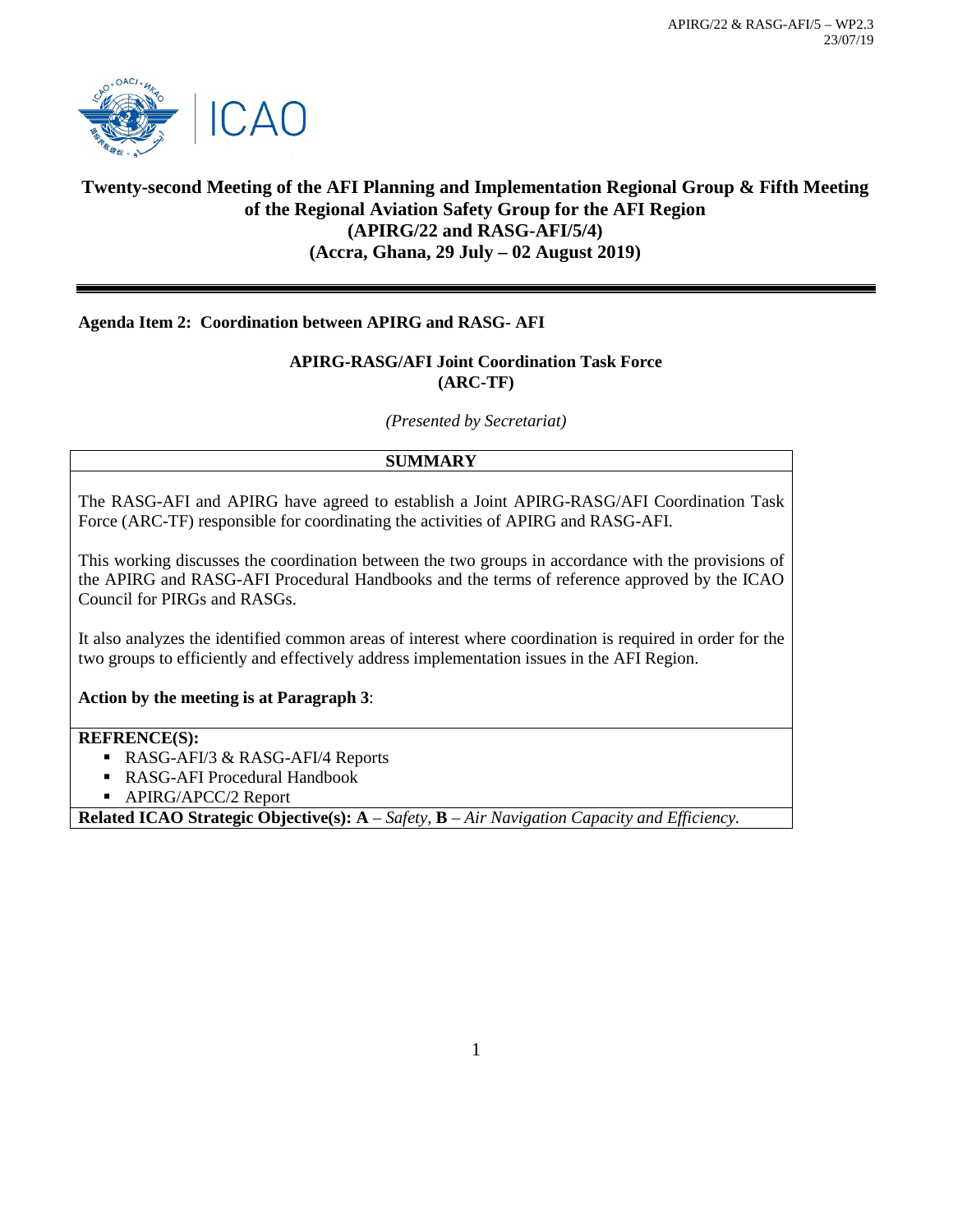## **1. INTRODUCTION**

- 1.1 In March 2012, the APIRG/18 and RASG-AFI/1 meetings recognized the necessity for close coordination of activities between RASG- AFI and APIRG in order to ensure harmonization and avoid duplication of efforts, in accordance with the terms of reference of these two groups.
- *1.2* In November 2013, the RASG-AFI/2 meeting identified the need to establish an effective mechanism for the two groups to share and agree on how to deal with real or potential overlapping responsibilities in a timely manner, and accordingly recommended that *APIRG and RASG-AFI share information on the outcomes of their most recent meetings and activities in order to facilitate coordination between the two Groups and among their subsidiary bodies (Conclusion 2/10).*
- 1.3 In December 2015, the RASG-AFI/3 meeting established a Joint APIRG-RASG/AFI Coordination Task Force (ARC-TF) to be responsible for coordinating the activities of APIRG and RASG-AFI *(Decision 3/15).* In accordance with the RASG-AFI Procedural Handbook, the Joint Coordination Task Force will be a subsidiary body to APIRG and RASG-AFI, intended to strengthen existing arrangements and adequately address the requirements for coordination between the two groups.

## **2. DISCUSSION**

- 2.1 The APIRG-RASG-AFI Coordination Task Force (ARC) held its first meeting in October 2017, and presented its report to RASG-AFI/4. The report highlighted previous conclusions and decisions taken by the RASG-AFI in order to facilitate coordination between the two Groups and their auxiliary bodies (Conclusion 2/10 refers), and to address common issues such as the implementation of prioritized ASBU Block safety related modules (Conclusion 2/11 refers), provision of support and assistance for the integration and consolidation of RSOOs (Decision 3/11 refers), establishment of a PIRG/RASG-AFI Coordination Task Force (Decision 3/15 refers) and Synchronization of the work programmes of RASG-AFI and APIRG (Decision 3/16 refers).
- *2.2* With respect to the establishment of the APIRG/RASG-AFI Coordination Task Force (ARC-TF), the meeting noted the endorsement by the APIRG of its terms of reference as developed by RASG-AF/3, and requested the Secretariat to re-examine and reconcile, in collaboration with the RASC and APIRG Projects Coordination Committee (APCC), the needs of all stakeholders regarding representation in and composition of the ARC-TF.

## *Membership of the Task Force*

- 2.3 The membership of the ARC-TF includes representatives from APIRG, RASG-AFI, AFCAC and Industry. The ICAO Regional Offices serve as Secretariat and Members provide technical expertise in identifying and analyzing challenges, and providing guidance and recommendations to overcome them and meet the set targets, and improve the air navigation infrastructure within the AFI Region, in line with the GASP and GANP.
- 2.4 It is proposed that the core membership of the ARC-TF should include representatives from the following stakeholders: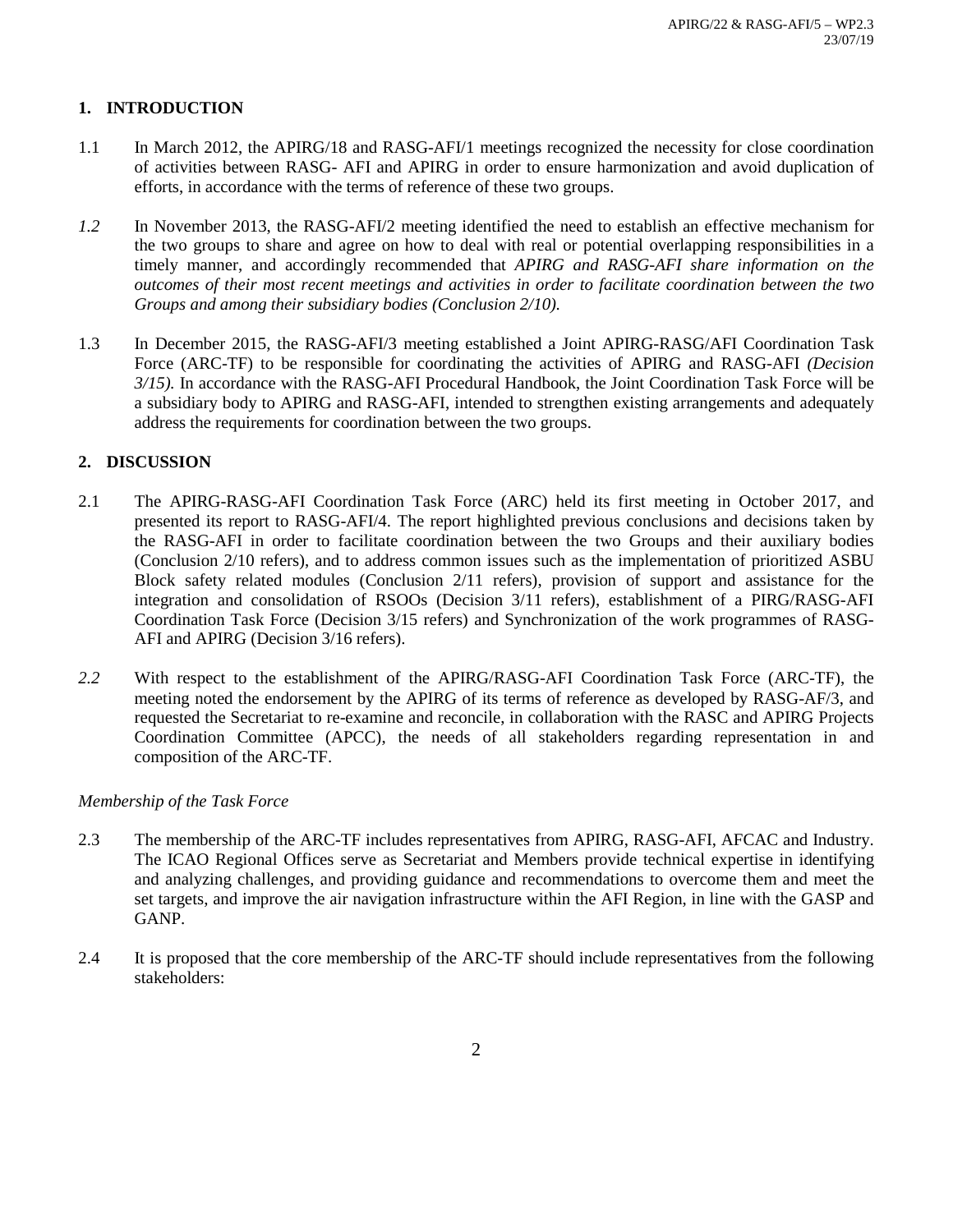- APIRG
- RASG-AFI
- **AFCAC**
- Industry: ASECNA, CANSO, ACI, IATA, AFRAA, AIRBUS, BOEING
- 2.5 The ICAO Regional Offices serve as Secretariat and Members provide technical expertise in identifying and analyzing challenges, and providing guidance and recommendations to overcome them and meet the set targets, and improve the air navigation infrastructure within the AFI Region, in line with the GASP and GANP.

#### *Common areas of interest*

2.6 The allocation of tasks and areas of common interest between APIRG and RASG-AFI were reviewed by the Fourth Meeting of the APIRG Projects Coordination Committee (APCC/4) (Nairobi, Kenya, 24-25 June 2019), and are summarized in the table provided as **Appendix** to this working paper.

### **3. ACTION BY THE MEETING**

- 3.1 The meeting is invited to:
	- a) Review and assess the allocations of activities between APIRG and RASG-AFI;
	- b) Formulate recommendations as necessary in order to ensure harmonization and avoid duplication of efforts, in accordance with the terms of reference of these two regional groups;
	- c) Agree on the composition of the ARC-TF; and
	- d) Recommend that the APIRG/RASG-AFI Coordination Task Force (ARC-TF) reviews the identified common issues and aspects thereof to be coordinated, and make proposals as necessary.

---END---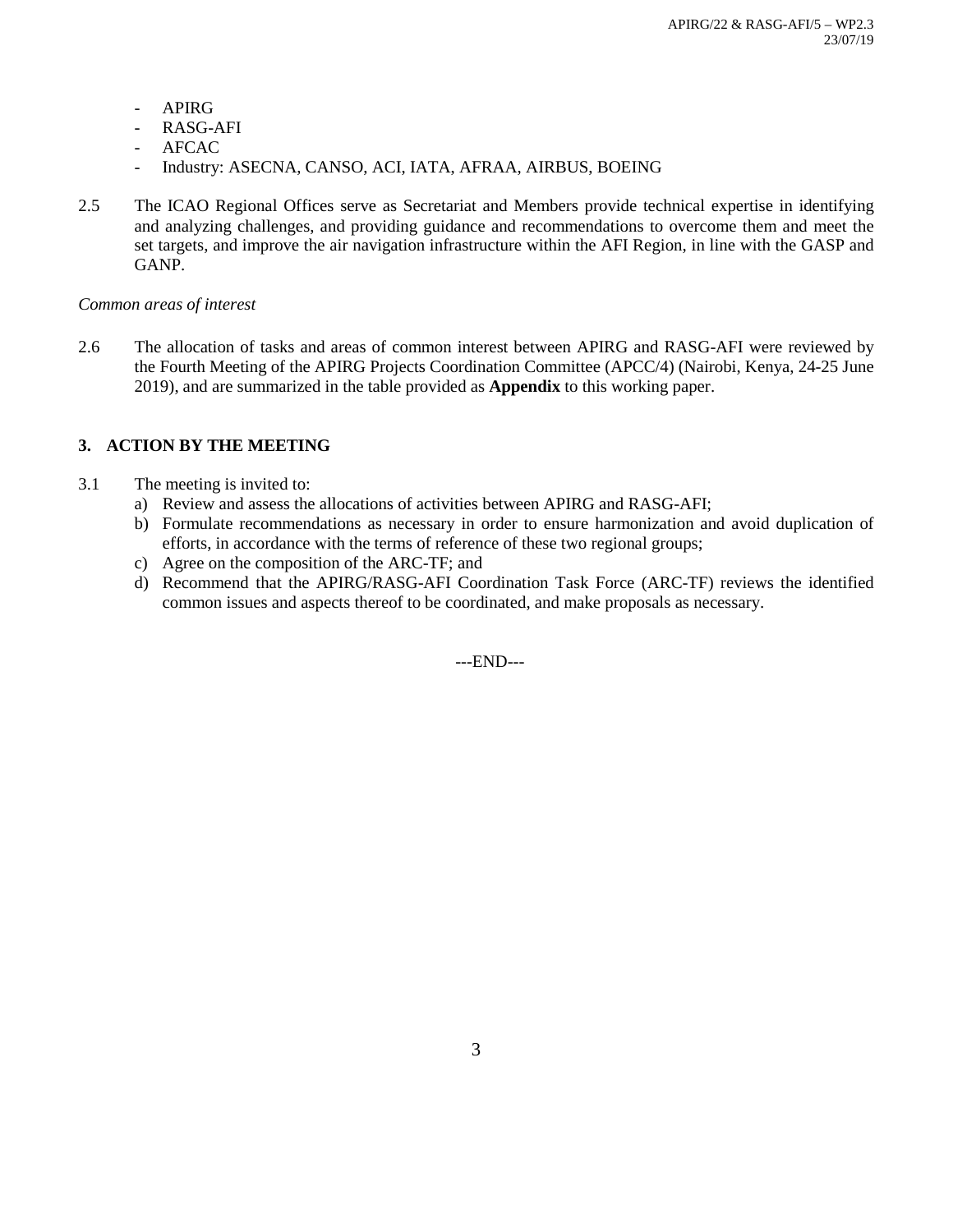## **APPENDIX**

|     | <b>Task Area</b>                                                         | ICAO/<br><b>Regional</b><br><b>References</b>                          | <b>APIRG</b>                                                                     |                                                                                        | <b>RASG-AFI</b>                                                                                                 |                                                                                                           |                                                                                                                           |                                                                                                                                          |
|-----|--------------------------------------------------------------------------|------------------------------------------------------------------------|----------------------------------------------------------------------------------|----------------------------------------------------------------------------------------|-----------------------------------------------------------------------------------------------------------------|-----------------------------------------------------------------------------------------------------------|---------------------------------------------------------------------------------------------------------------------------|------------------------------------------------------------------------------------------------------------------------------------------|
|     |                                                                          |                                                                        | Airspace &<br><b>Aerodrome</b><br><b>Operations</b><br>Sub-group<br>(AAO)<br>SG) | <b>Infrastructure</b><br>& Information<br><b>Mangement</b><br>Sub-group<br>(IIM<br>SG) | <b>Safety</b><br><b>Support</b><br>Team-<br><b>Significant</b><br><b>Safety</b><br><b>Concerns</b><br>(SST SSC) | <b>Safety</b><br><b>Support</b><br>Team-<br><b>Fundamentals</b><br>of Safety<br>Oversight<br>(SST<br>FSO) | <b>Safety</b><br><b>Support</b><br>Team-<br><b>Accident &amp;</b><br><b>Incident</b><br><b>Investigation</b><br>(SST AIG) | <b>Safety</b><br><b>Support</b><br>Team-<br><b>Emerging</b><br><b>Safety Issues</b><br>(SST ESI)<br>[RWY Safety,<br>CFIT, LOC-I,<br>AIM] |
|     |                                                                          | $\overline{2}$                                                         | 3                                                                                | $\overline{4}$                                                                         | 5                                                                                                               | 6                                                                                                         | $\tau$                                                                                                                    | 8                                                                                                                                        |
| 1.  | Implementation<br>of Safety<br>Management<br>Systems (SMS)               | Annex 19<br>Doc 9859<br>Doc 10004<br>(GASP)<br>Abuja Safety<br>Targets | $\bold{X}$                                                                       |                                                                                        |                                                                                                                 | $\overline{X}$                                                                                            |                                                                                                                           |                                                                                                                                          |
| 2.  | English<br>Language<br>Proficiency<br>(ELP)                              | Annex 1<br>Doc 9835                                                    | $\overline{X}$                                                                   |                                                                                        |                                                                                                                 | $\overline{\text{X}}$                                                                                     |                                                                                                                           |                                                                                                                                          |
| 3.  | <b>Runway Safety</b>                                                     | Annex 14<br>Doc 9870<br>Doc 9774<br>Abuja Safety<br>Targets            | $\overline{X}$                                                                   |                                                                                        |                                                                                                                 | $\overline{X}$                                                                                            |                                                                                                                           | $\overline{X}$                                                                                                                           |
| 4.  | Unsatisfactory<br>Condition<br>Reports (UCRs)                            | Annex 11<br>Doc 4444<br>Doc 9930                                       | $\overline{X}$                                                                   |                                                                                        |                                                                                                                 | $\mathbf X$                                                                                               |                                                                                                                           |                                                                                                                                          |
| 5.  | Airspace<br>contingencies                                                | Annex 11<br>Annex 6                                                    | $\overline{X}$                                                                   |                                                                                        |                                                                                                                 | $\overline{\text{X}}$                                                                                     |                                                                                                                           |                                                                                                                                          |
| 6.  | Aeronautical<br>Information<br>Management<br>(AIM)                       | Annex 15                                                               | $\overline{X}$                                                                   | $\overline{X}$                                                                         |                                                                                                                 | $\overline{\text{X}}$                                                                                     |                                                                                                                           | $\mathbf X$                                                                                                                              |
| 7.  | <b>Remotely Piloted</b><br>Aircraft Systems<br>(RPAS)                    | Doc 10019                                                              | $\overline{X}$                                                                   | X                                                                                      |                                                                                                                 | $\overline{X}$                                                                                            |                                                                                                                           |                                                                                                                                          |
| 8.  | Cyber-Threats<br>and ANS<br>Resilience                                   | Annex 17<br>Doc 9985                                                   | $\boldsymbol{\mathrm{X}}$                                                        | $\boldsymbol{\mathrm{X}}$                                                              |                                                                                                                 |                                                                                                           | $\bold{X}$                                                                                                                | X                                                                                                                                        |
| 9.  | Aviation<br>System Block<br>Upgrades<br>(ASBUs)<br><b>Safety Modules</b> | Doc 9750<br><b>GANP</b><br><b>AFI ANS</b><br>Tragets                   | $\mathbf X$                                                                      | $\mathbf X$                                                                            |                                                                                                                 | $\mathbf X$                                                                                               |                                                                                                                           | $\mathbf X$                                                                                                                              |
|     | 10. Regional<br>Safety<br>Oversight<br>Organizations<br>(RSOOs)          | Annex 19<br>Doc 9734<br>Abuja Safety<br>Targets                        | $\mathbf X$                                                                      | $\bold{X}$                                                                             | $\mathbf X$                                                                                                     | $\mathbf X$                                                                                               | $\mathbf X$                                                                                                               |                                                                                                                                          |
| 11. | <b>RVSM</b> safety<br>monitoring                                         | Annex 6<br>Annex 11<br>Doc 9574                                        | $\mathbf X$                                                                      |                                                                                        |                                                                                                                 | $\bold{X}$                                                                                                |                                                                                                                           |                                                                                                                                          |